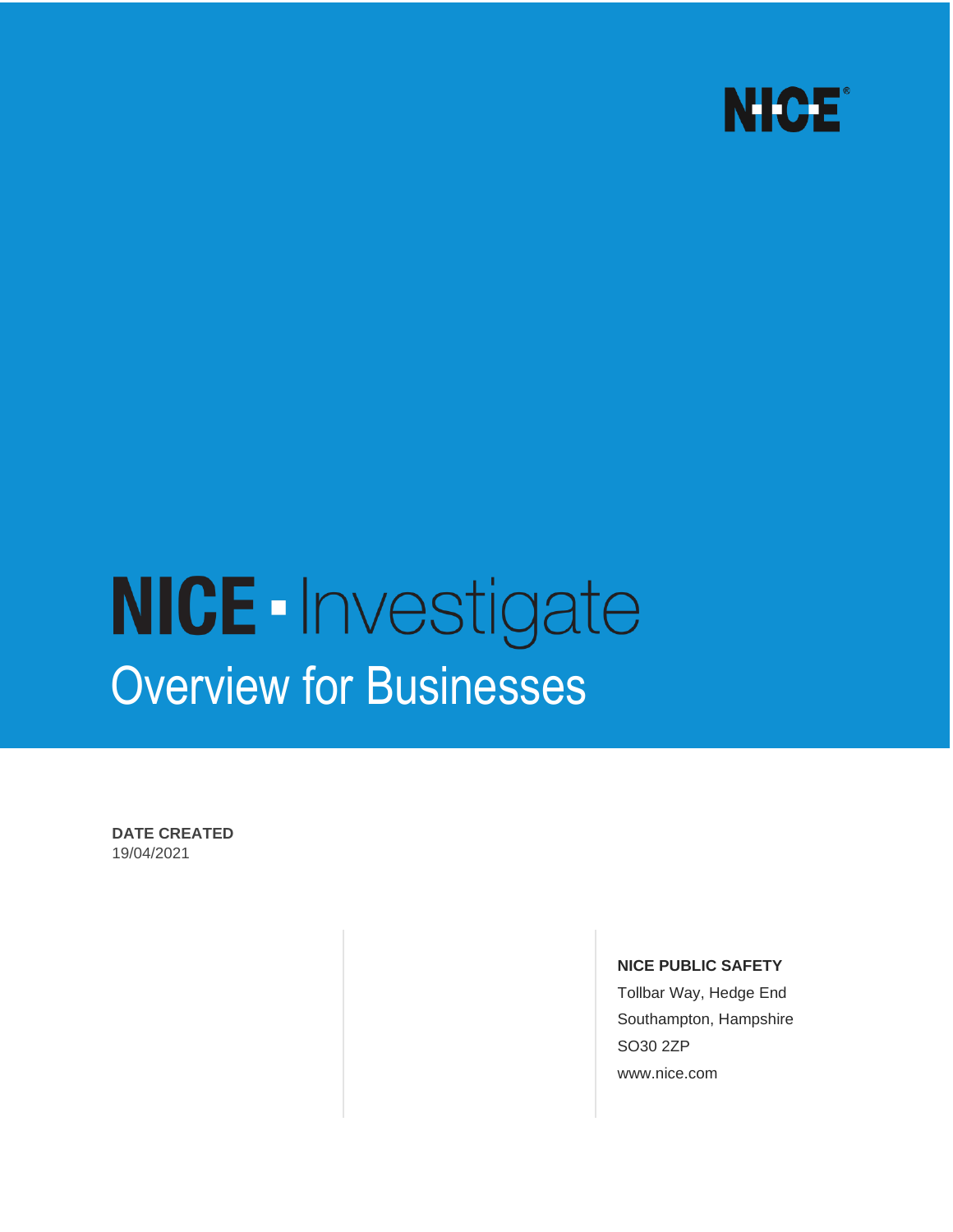# **TABLE OF CONTENTS**

## <span id="page-1-0"></span>**NICE INVESTIGATE SOLUTION OVERVIEW**

NICE Investigate is the industry's most comprehensive cloud-based solution for managing investigations and digital evidence, leveraging the ultra-secure Microsoft Azure Government cloud. NICE Investigate meets the FBI's rigorous CJIS (Criminal Justice Information Services) requirements. It has earned the CJIS ACE Compliance Seal from Diverse Computing for NICE Investigate following a rigorous 553-point review of the solution.

NICE Investigate automates and speeds up the entire evidence collection, discovery, analysis, management, notification and sharing process. It improves productivity by eliminating manual, time consuming evidence collection and analysis activities, ultimately helping investigators close more cases faster. Investigators can now spend less time gathering and organising evidence, checking and rechecking to ensure they have everything and have more time for investigating. Prosecution is able to be certain they have all evidence for trial that is available and are immediately notified when there is new evidence so they can invest their time in trial strategy and formulating legal arguments for successful prosecutions.

NICE Investigate is the only end-to-end solution to address digital evidence management challenges through the complete life-cycle of an investigation. It does it through three innovative application portals: the Community Portal, the Investigation Portal, and the Prosecution Portal.

By centralising access to information and standardising processes through predefined workflows, NICE Investigate Portals promote tighter collaboration among communities, satellite agencies, investigators and prosecutors. This enhances the effectiveness of law enforcement, while tracking continuity of evidence as it is collected, organised and distributed. It also encourages the adoption of consistent, repeatable, efficient processes.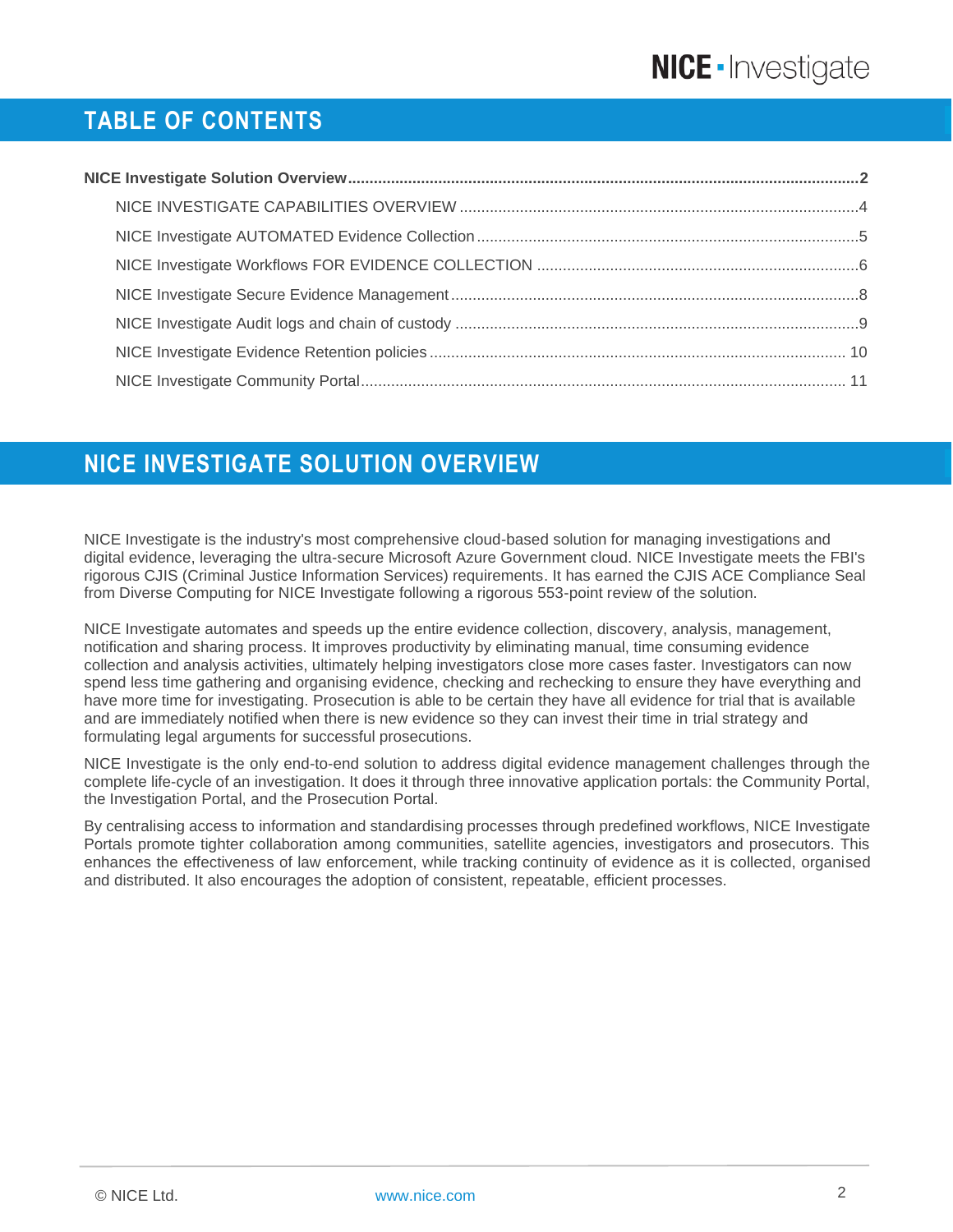

### **Community Portal**

NICE Investigate's Community Portal is a channel for community engagement and evidence collection through crowdsourcing. Citizens can submit tips and upload evidence securely, such as cell phone photos and videos. In the Community Portal businesses can also register their CCTV cameras along with their contact information and camera location, empowering investigators to easily identify recorded zones in a crime scene investigation.

The cameras are then geo-located on a map within NICE Investigate so investigators can get an instant view of which cameras are in the area of a crime scene, without having to physically canvas the area on foot. With NICE Investigate, they can request a copy of the video directly.

Evidence gathering from the community no longer causes delayed case resolution.

### **Investigation Portal**

The Investigation Portal is the primary workspace for investigators. This is where they organise, analyse and interpret evidence, and build their cases and share them.

The Investigation Portal provides a one-stop location for automatically gathering evidence from all connected digital evidence data silos. A powerful 'Google-like' search function allows investigators to conduct a single search to uncover hidden evidence and connections, and bring back evidence from all connected structured and unstructured data sources—including databases, narratives from CAD comments, incident reports, FI cards, reports and documents, and much more.

With the Investigation Portal, investigators can request any information that is not readily available, such as CCTV footage from businesses or call recordings from 911 communication centres, or the enhancement of a digital photograph or a specific test on a collected piece of evidence. Investigators can initiate and track evidence requests using built-in workflows.

Investigators as well as others that choose to follow a case can be notified when an evidence request is fulfilled or when new evidence is added to their cases. Now that NICE Investigate breaks down the barriers between information silos and keeps investigators informed about emerging evidence, investigators are no longer likely to overlook a crucial piece of evidence in a case.

But collecting digital evidence is just the beginning. NICE Investigate also solves the challenge of putting all the pieces of evidence into context based on time sequence and location. There could be hours of video footage, numerous audio recordings, physical evidence, and stacks of crime scene photos associated to a case. With NICE Investigate, investigators no longer spend gruelling hours manually sifting through all the evidence trying to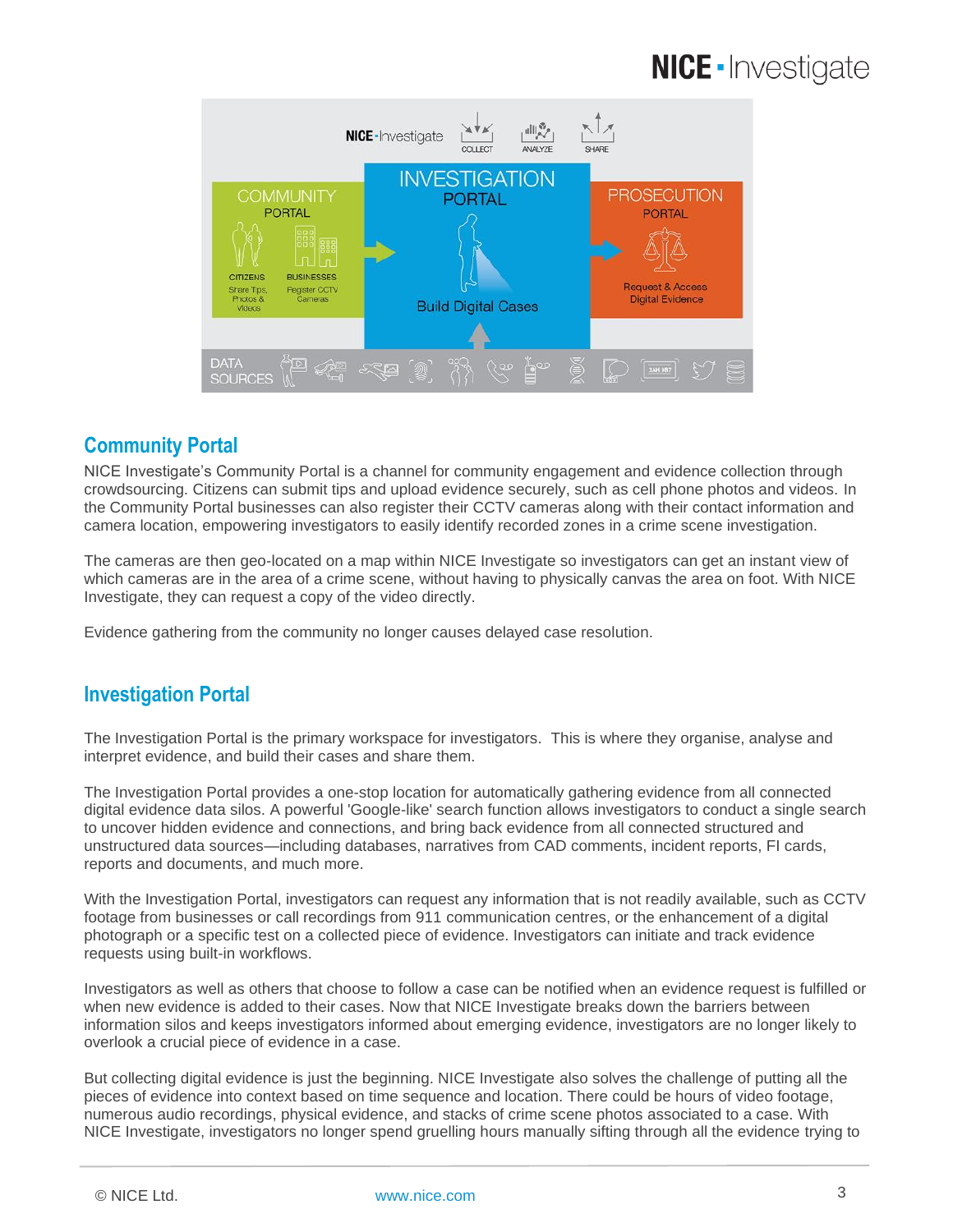make sense of it. NICE Investigate synchronises and visualises everything in maps and on timelines, which is particularly valuable for officer pursuit, use of force, homicides and large-scale incident reviews. By visualising all existing evidence, uncovering new relevant evidence, and helping Investigators analyse all of it in useful ways, NICE Investigate can help investigators start their investigation sooner and get to case resolution faster. .

### **Prosecutor Portal**

The Prosecutor Portal is NICE Investigate's prosecutor access point that eliminates the need to hand-deliver digital evidence. Prosecutors receive an email with a link to the digital case files with all the related information (or specific items in a case)—Investigate provides receipts and tracks who sees what data and when. Evidence admissibility is ensured through automated chain of custody tracking and reporting. Prosecutors can also share evidence through Investigate to the defence in an electronic form eliminating the need to make copies of evidence.

Historically, police reports and crime scene photos arrived at courthouses in multiple boxes, and more recently on thumb drives or compact-discs. The disjointed nature of the evidence can diminish its prosecutorial value. It's very difficult for a prosecutor to piece together a coherent timeline from dozens of files copied onto CDs, DVDs, and thumb drives. Lacking the benefit of the investigator's analysis, the prosecutor has to wade through the materials on his or her own. Through the Prosecutor Portal, prosecutors can visualise evidence in meaningful ways, for example on maps and timelines. They can play back video recordings and view images side by side to gain a complete understanding of events leading up to and following the incident under investigation. Now they can collaborate more effectively with police investigators as they build their cases.

### <span id="page-3-0"></span>**NICE INVESTIGATE CAPABILITIES OVERVIEW**

The following sections provide an overview of the NICE Investigate capabilities that are provided as a part of this solution and the specific challenges that these elements of NICE Investigate are designed to address.

The functionality described includes:

#### **Comprehensive Collection of Evidence**

- From all connected systems via automated processes
- Public Appeals and Crowdsourcing evidence captured by citizens
- Online uploads of CCTV camera video by businesses
- Manual uploads by investigators or 3rd parties
- Community Portal

#### **Secure, Centralised Access to Evidence**

- Secure user login from virtually anywhere
- Roles-based access rights
- Automated audit logs

#### **Efficient Case and Evidence Analysis**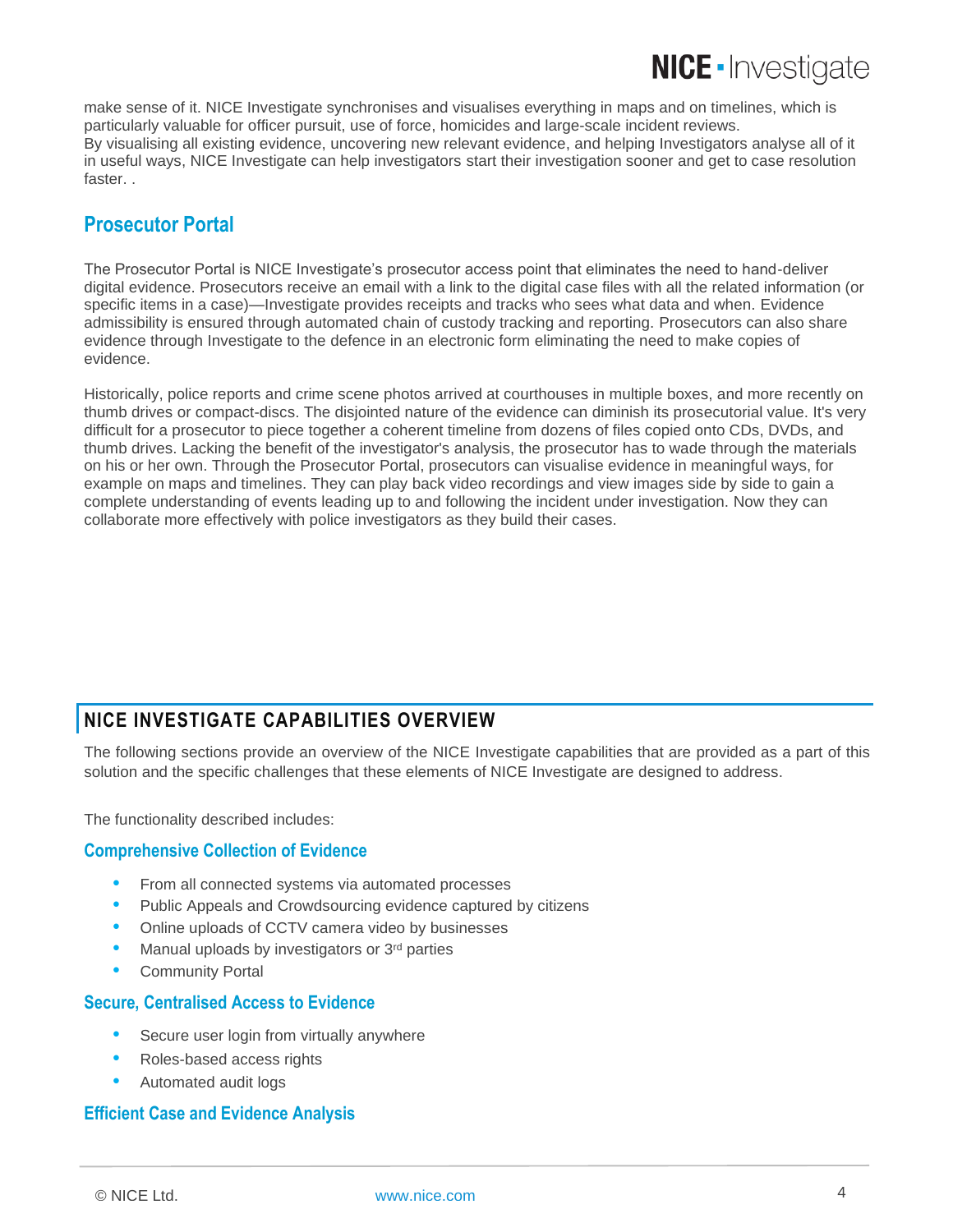- Investigator Portal
- User-friendly case and evidence views
- Automated synchronisation and visualisation of evidence on maps and timelines
- Rapid searches through all evidence types
- Intelligent evidence suggestions
- Advanced video management

#### **Instant Sharing of Case Evidence with Prosecution**

- Prosecutor Portal
- 3<sup>rd</sup> party User and Device Management
- Tracking share activity

#### **Automated Workflows Assure Consistency and Operational Efficiency**

- Auto-collection of evidence from integrated systems
- Management of security virus scans, encryption, chain of custody activity logs
- Organisation of evidence into case folders
- Notifications to assure that all investigators are aware of the latest evidence added to their cases
- **•** Evidence requests
- Case and evidence sharing
- Chain of custody tracking to assure admissibility of evidence in courts

#### **Administration and Solution Architecture**

- Administrator Portal
- Bandwidth and storage requirements
- IT benefits

### <span id="page-4-0"></span>**NICE INVESTIGATE AUTOMATED EVIDENCE COLLECTION**

NICE Investigate is uniquely designed to automate and streamline what all too often are manual and physical steps for officers today, as they collect digital evidence items from multiple disconnected places, directories, databases and content management systems of any combination of vendor solutions.

As shown in the following diagram, a NICE Investigate Data Source Gateway (DSG) software appliance connects to a police department's existing evidence capture platforms and storage locations and automates the collection process to bring all evidence tagged with valid case related identifiers into a centralised storage repository in Investigate.

Digital evidence items along with all of their associated metadata are securely uploaded without any need for user intervention. This approach saves time and improves the accuracy of the data collected, while also improving the efficiency and effectiveness of every investigator.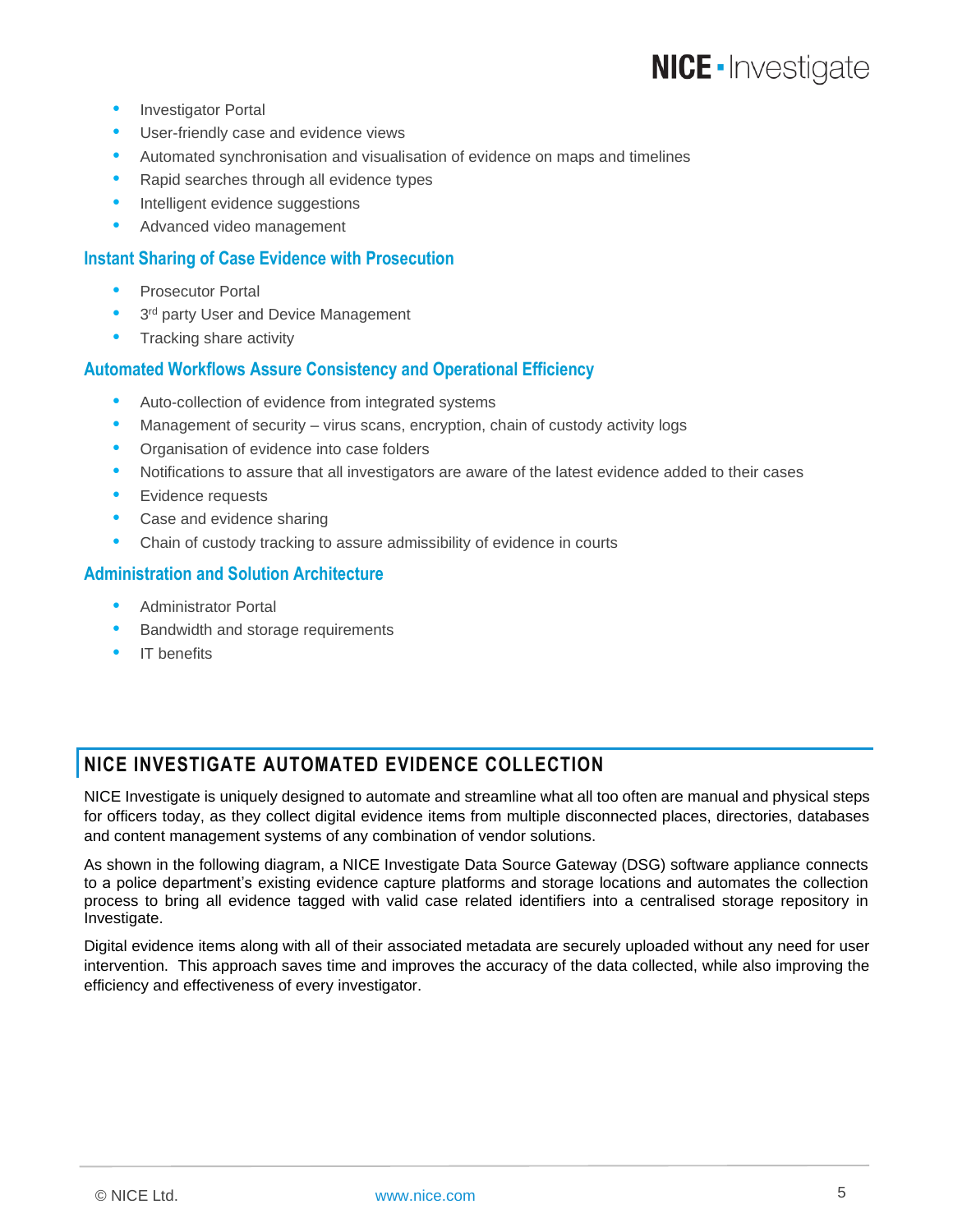

Figure 1: **The NICE Data Source Gateway**

### <span id="page-5-0"></span>**NICE INVESTIGATE WORKFLOWS FOR EVIDENCE COLLECTION**

Investigators invest a significant amount of time and resources into locating and collecting information not only from within the department but also from the public. Too often, locating and collecting evidence demands time spent driving, phoning and emailing and once the information is finally obtained, duplicating DVD's.

With NICE Investigate, workflows can be set up to help users manage the collection and processing of evidence through consistent, repeatable, agency-approved processes. Your investigators, officers, and other authorised personnel can initiate workflow requests through NICE Investigate; the system tracks and logs all requests and automatically notifies the investigator (or another designated user) when those requests have been fulfilled.

Following is a list of default Investigate Workflows.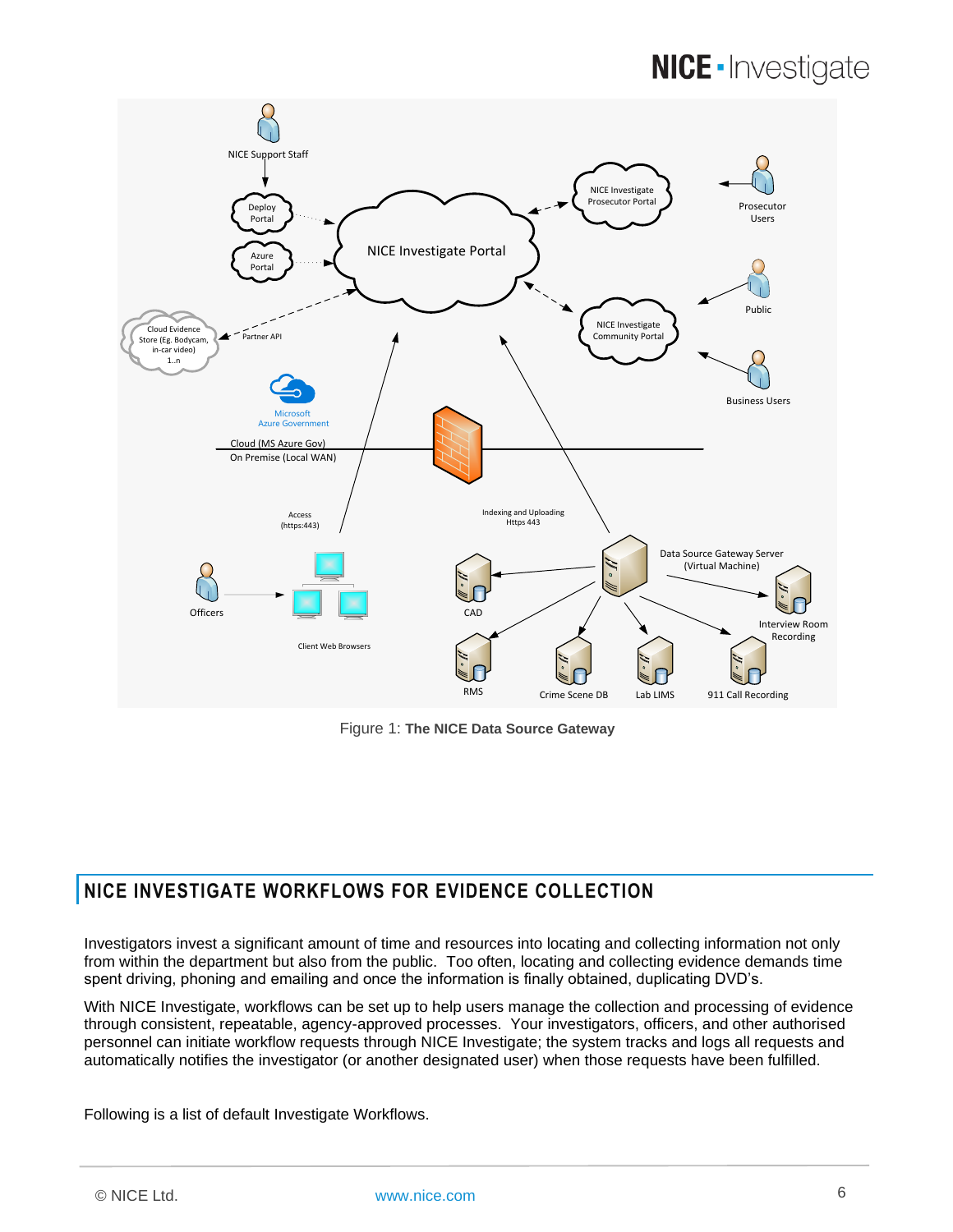- Initiate a request for CCTV video footage
- Initiate a request for evidence to a person associated with an Investigation
- Initiate a Public Appeal for information related to an incident
- Initiate a Request for Evidence from another department

Additional workflows can be added to meet your organisations specific needs. Examples of other workflows could include:

- Initiate a request for evidence processing from another department or agency (e.g. forensic crime lab)
- Initiate a request for evidence from another agency
- Initiate a request for a follow up (interview someone, collect evidence, etc.)

#### **Initiate a Request for CCTV video footage**

An Investigate user can rapidly locate and request CCTV footage from businesses who have registered their cameras with the Police via the NICE Investigate Community Portal.

The Investigate user can choose one or multiple cameras in their map view and initiates a workflow that sends an email to the registered owner(s) of the camera(s) with a link to the request. The registered owner(s) is able to click on the request link, securely log in to the NICE Investigate Community Portal and view the request details interface. The owner is then able to upload requested video.

Once uploaded, the Investigate user is notified that the request has been completed and is able to go to the request view within their case to see the uploaded material and can choose to add to the Investigate evidence folder for their case.

| <b>NICE</b> - Investigate                                | <b>CASES</b>                         | <b>E</b> REQUESTS                            | <b>Q</b> SEARCH |                                              | Shelly Williams                                                                                    | <b>O</b> HELP<br>$P$ 15 |
|----------------------------------------------------------|--------------------------------------|----------------------------------------------|-----------------|----------------------------------------------|----------------------------------------------------------------------------------------------------|-------------------------|
| DRUG/ALCOHOL VIOLATIONS<br>2017-D134638<br><b>CLOSED</b> |                                      | Incident date<br>August 11, 2017, 9:32:21 AM |                 | Assigned Investigator<br><b>Darren Terry</b> |                                                                                                    |                         |
| <b>EVIDENCE</b>                                          | <b>SUGGESTIONS</b><br><b>DETAILS</b> | <b>COMMENTS</b><br><b>ACTIVITY</b>           | <b>REQUESTS</b> | <b>SHARING</b>                               |                                                                                                    |                         |
|                                                          |                                      |                                              |                 |                                              | $\sqrt{\phantom{a}}$ Actions $\rightarrow$                                                         | <b>O</b> Upload         |
|                                                          | Create request for uploading data    |                                              |                 |                                              |                                                                                                    | $\mathbf x$             |
|                                                          | Search (cameras/business/users): *   |                                              |                 |                                              |                                                                                                    |                         |
|                                                          |                                      |                                              |                 |                                              |                                                                                                    |                         |
| Requests:                                                |                                      |                                              |                 |                                              |                                                                                                    |                         |
|                                                          | <b>Business:</b>                     |                                              |                 | <b>Contacts:</b>                             | <b>Cameras:</b>                                                                                    |                         |
| n                                                        | Shelly's Shoes                       |                                              |                 | Shelly Williams $(1/1)$ $\star$              | Cameras $(0/1)$ $\star$                                                                            | ×                       |
| Start time:                                              | 02/13/2018 4:14:02 PM                |                                              |                 | Description: *                               | Please upload CCTV footage from your store cameras<br>for the timeframe specified in this request. |                         |
| End Time: *                                              | 02/13/2018 5:14:19 PM                |                                              |                 |                                              |                                                                                                    |                         |
| Required by: *                                           | 02/15/2018 4:13:14 PM                |                                              |                 |                                              |                                                                                                    |                         |
|                                                          |                                      |                                              |                 |                                              |                                                                                                    |                         |
|                                                          |                                      |                                              |                 |                                              |                                                                                                    | <b>REQUEST</b>          |

Figure 2**: Initiate a CCTV Video Request**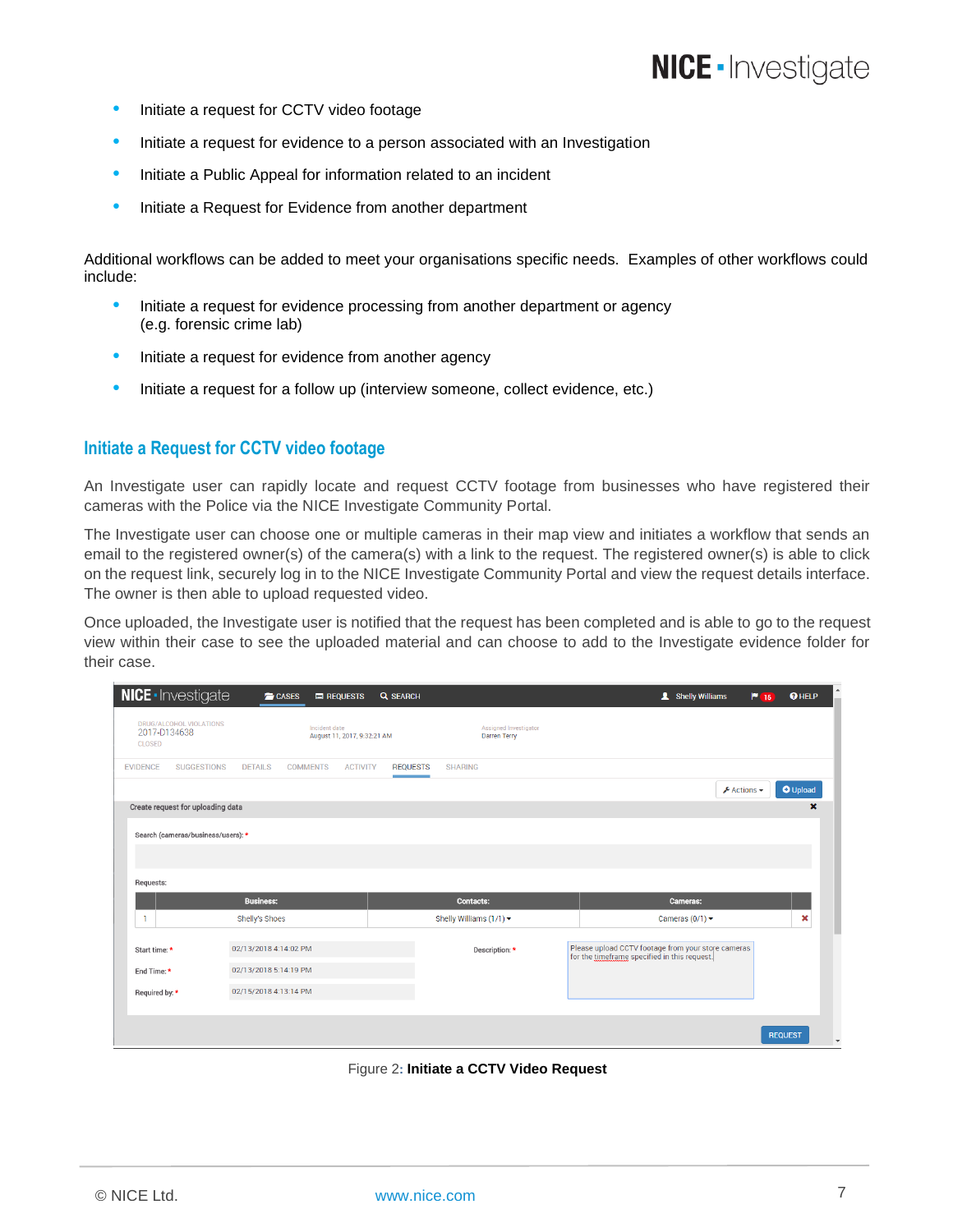#### <span id="page-7-0"></span>**NICE INVESTIGATE SECURE EVIDENCE MANAGEMENT**

NICE Investigate provides a baseline set of security controls providing appropriate protection against typical threats such as unauthorised access to the service; upload of malicious content to Investigate; unauthorised access and distribution of assets in Investigate.

#### All information is handled with care to prevent loss or inappropriate access, and deter deliberate compromise or opportunist attack.

- Hosted in the Microsoft Azure Government data centres. This cloud platform and application are CJIS certified and provide enhanced security policies for access control and maintenance.
- Encryption at rest of all collected digital evidence along with any metadata using strong AES-256 encryption.
- Virus checking of all data uploaded to Investigate to protect against malicious content being uploaded.
- User access is via secure HTTPS browser connections with 2-factor authentication for login
- Attribute based access controls for accessing digital evidence
- Chain of custody reports proving the authenticity of collected evidence

Following is a schematic that illustrates how data is secured within the Azure Government network. It shows the agency secure areas and the Microsoft Azure Government cloud secure areas with encrypted data transfer between them.

In addition, public and community-generated data (e.g. crowdsourced data or uploaded third party video) is stored in the Microsoft Azure public cloud, and is virus scanned before it's transferred to the Microsoft Azure Government cloud. This ensures that all information entering the Microsoft Azure Government cloud is virus-free and doesn't pose a danger to the secure system.

In the NICE Investigate solution architecture shown below, the coloured rectangles are secure and the blue interconnects are encrypted.



#### **Access to Evidence**

NICE Investigate implements an attribute based access control (ABAC) framework, where access rights are granted to users through the use of policies that combine attributes. This provides a robust set of capabilities to ensure access to information is ONLY granted on the basis of a genuine "need to know".

The control of access rights are established in Investigate via access rules that are implemented to ensure users, user groups, and administrators are only provided with access to data and platform capabilities that are required for their role.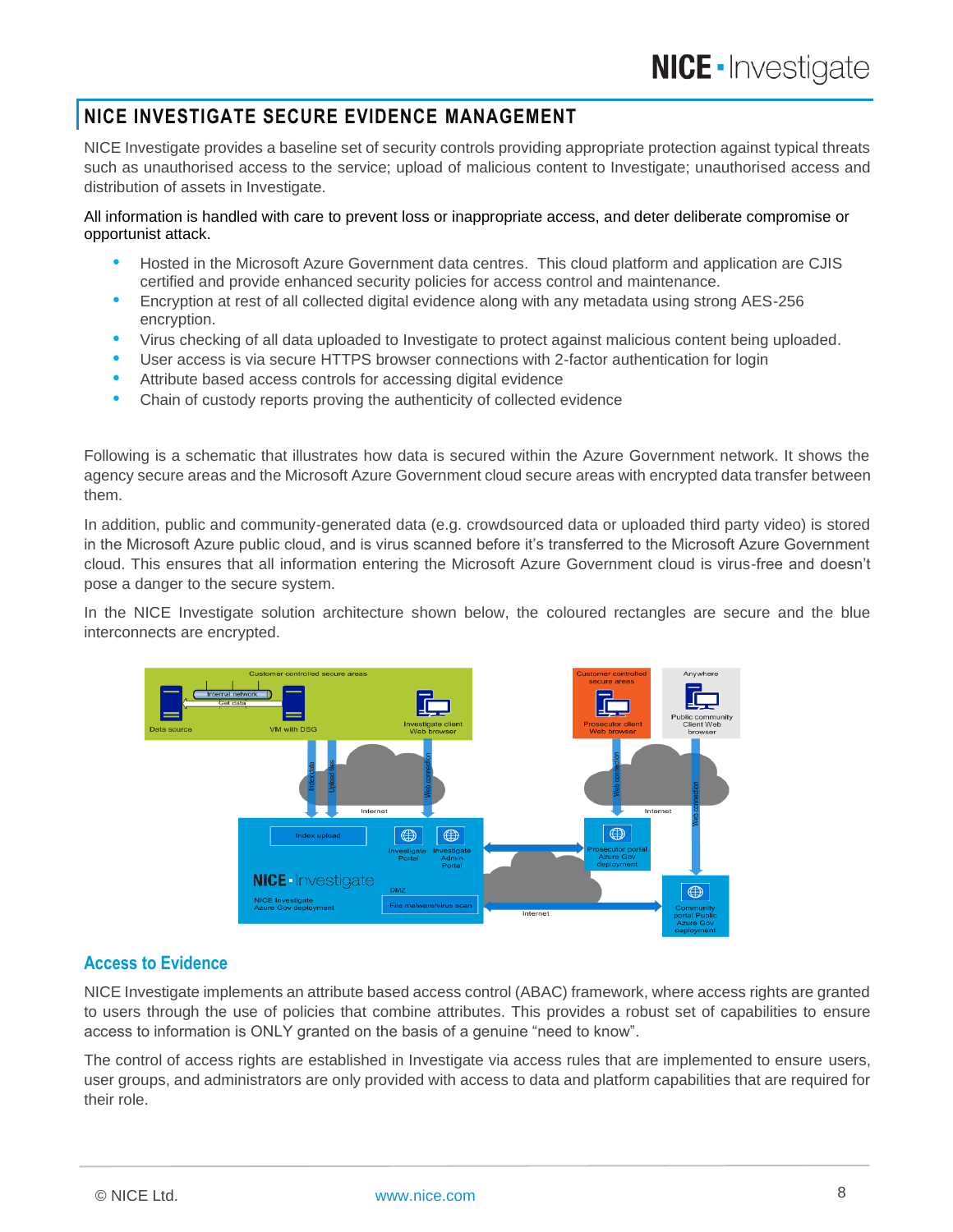It is also possible to create a connection to synchronise and inherit access control rules with a customer's existing records management system as a custom integration.

The NICE Investigate System Administrator is responsible for working with the NICE system engineer to implement access rules for users.

The System Administrator may grant, change or revoke access rights either manually or via an approved role-based enforcement solution. The System Administrator has the ability to deactivate a user account, or to assign a user to another group or role in Investigate.

NICE INVESTIGATE SECURITY EVIDENCE MANAGEMENT ENSURES DATA IS SAFE AND ACCESS IS GRANTED ONLY TO THOSE WITH A NEED TO KNOW.

### <span id="page-8-0"></span>**NICE INVESTIGATE AUDIT LOGS AND CHAIN OF CUSTODY**

A comprehensive system audit log tracks all activity in NICE Investigate. This includes platform-generated activity, user-generated activity, and system administration activity. Each audit entry includes information on who completed the action and when the action occurred, along with any additional details associated with the action. Unsuccessful attempts are also audited.

Audit Logs provide information on platform-generated activity such as automated upload of evidence to an Investigate case folder, virus checking, security hash activity, and creation of transcoded copies of evidence items. Logged user activity includes accessing a digital evidence folder, viewing digital evidence items, creating or modifying evidence metadata, uploading, sharing, downloading digital evidence items, etc.

Audit logs are read-only in NICE Investigate. Each NICE investigate user has access to case and evidence audit logs and chain of custody reports for their assigned cases. There is also a master audit log that has information on all system activity across all users. The master log is accessible via the NICE Investigate Administrator portal. Access to this master audit log is privilege controlled.

The authenticity of audit records is ensured by the use of a hash chaining mechanism (the audit records/blocks are linked and secured using cryptography). The chaining of blocks uses HMAC-256 and employs a 256-bit salt.

Chain of custody reports are created from the evidence collected in the NICE Investigate audit logs. These chain of custody reports provide proof of the authenticity of the collected evidence and can be sent alongside digital evidence when shared with the prosecution and others for court purposes.

Audited Case Activity includes:

- When a case is created
- When a case is accessed by a user
- When case details (metadata) are modified by a user
- When a case is downloaded by a user
- When a case is shared by a user
- When case access is granted/revoked by a user

Audited Evidence Activity includes:

© NICE Ltd. [www.nice.com](http://www.nice.com/) 9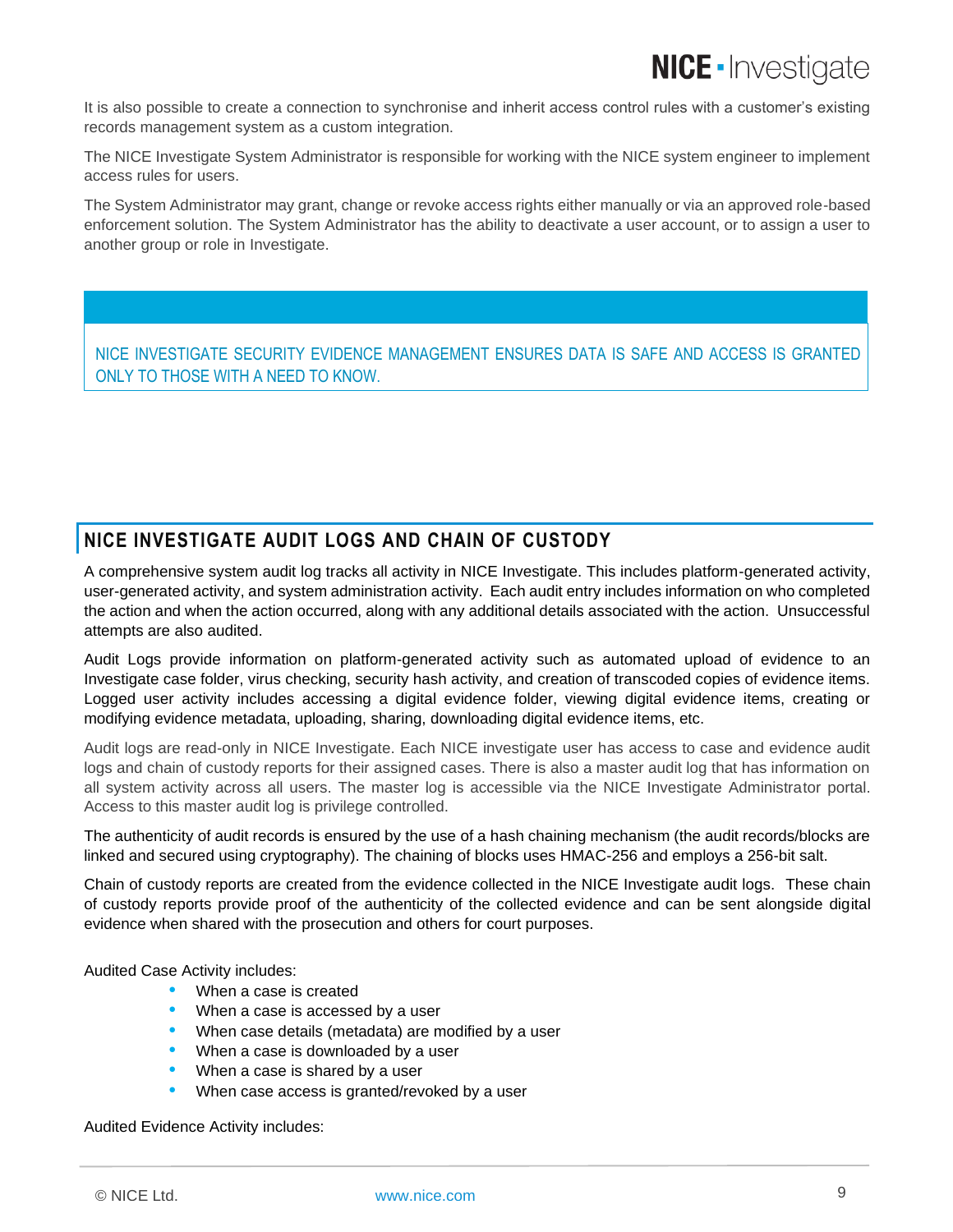- When evidence is uploaded to Investigate
- When evidence virus check is completed
- When evidence hash is created/signed
- When evidence working copy is created
- When evidence is accessed by a user
- When evidence details (metadata) are modified by a user
- When an evidence clip/snapshot is created
- When an evidence redaction is created
- When evidence bookmarks/comments are added
- When evidence is downloaded by a user
- When evidence is shared by a user

| <b>NICE</b> - Investigate | <b>CASES</b><br><b>E</b> REQUESTS | <b>Q SEARCH</b> |                                                                                             |                                                                                                      |                       | <b>1</b> Shelly Williams            |   | P(17)    | <b>O</b> HELP |  |  |  |
|---------------------------|-----------------------------------|-----------------|---------------------------------------------------------------------------------------------|------------------------------------------------------------------------------------------------------|-----------------------|-------------------------------------|---|----------|---------------|--|--|--|
|                           |                                   |                 |                                                                                             |                                                                                                      | $\triangleleft$ Share | $\sqrt{\frac{1}{2}}$ Actions $\sim$ | ◀ | 37 of 38 | ×             |  |  |  |
|                           |                                   |                 |                                                                                             | ₹ 8:U9:5Z AM Rod Guy accessed evidence OverneadCam in case 2017-00000198                             |                       |                                     |   |          |               |  |  |  |
|                           | Thu, Aug 3, 2017                  |                 |                                                                                             | ● 8:09:37 AM 'Rod Guy' accessed evidence 'OverheadCam' in case '2017-00000198'                       |                       |                                     |   |          |               |  |  |  |
|                           |                                   |                 |                                                                                             | ● 8:09:37 AM 'Rod Guy' accessed evidence 'OverheadCam' in case '2017-00000198'                       |                       |                                     |   |          |               |  |  |  |
|                           | Wed, Aug 2, 2017                  |                 | 9:37:52 AM System signed file 'OverheadCamTranscodedVideoThumbnail.jpg'                     |                                                                                                      |                       |                                     |   |          |               |  |  |  |
|                           |                                   |                 | ● 9:37:52 AM System extracted thumbnail from evidence 'OverheadCam' in case '2017-00000198' |                                                                                                      |                       |                                     |   |          |               |  |  |  |
|                           |                                   |                 | 9:37:52 AM System signed file 'OverheadCamTranscodedVideo.mp4'                              |                                                                                                      |                       |                                     |   |          |               |  |  |  |
|                           |                                   |                 |                                                                                             | 9:37:51 AM System transcoded evidence 'OverheadCam' in case '2017-00000198' to working copy          |                       |                                     |   |          |               |  |  |  |
|                           |                                   |                 | $\overline{\phantom{a}}$ Video<br>OverheadCam                                               |                                                                                                      |                       |                                     |   |          |               |  |  |  |
|                           |                                   |                 |                                                                                             | ● 9:37:51 AM System updated details for evidence 'OverheadCam' in case '2017-00000198'               |                       |                                     |   |          |               |  |  |  |
|                           |                                   |                 | Field<br>From                                                                               | To                                                                                                   |                       |                                     |   |          |               |  |  |  |
|                           |                                   |                 | <b>Duration</b><br>End time                                                                 | 00:01:33.4600000                                                                                     |                       |                                     |   |          |               |  |  |  |
|                           |                                   |                 | FrameRate                                                                                   | 06/28/2017 5:27:44 PM<br>29.97                                                                       |                       |                                     |   |          |               |  |  |  |
|                           |                                   |                 |                                                                                             |                                                                                                      |                       |                                     |   |          |               |  |  |  |
|                           |                                   |                 | 9:37:22 AM System signed file 'OverheadCam.mp4'<br>٠                                        |                                                                                                      |                       |                                     |   |          |               |  |  |  |
|                           |                                   |                 |                                                                                             | 9:37:22 AM System virus checked evidence 'OverheadCam' in case '2017-00000198' with no viruses found |                       |                                     |   |          |               |  |  |  |
|                           |                                   |                 |                                                                                             | ● 9:36:26 AM 'Rod Guy' uploaded evidence item 'OverheadCam' in case '2017-00000198'                  |                       |                                     |   |          |               |  |  |  |
|                           |                                   |                 | Video<br>OverheadCam                                                                        |                                                                                                      |                       |                                     |   |          |               |  |  |  |
|                           |                                   |                 |                                                                                             |                                                                                                      |                       |                                     |   |          |               |  |  |  |

Figure 3: **Activity and Chain of custody logs**

NICE INVESTIGATE AUDIT LOGS ENSURE CHAIN OF CUSTODY AND PROVIDES THE USER A METHOD FOR SUBSEQUENTLY VERIFYING THE AUTHENTICITY OF EACH DIGITAL EVIDENCE ITEM.

#### <span id="page-9-0"></span>**NICE INVESTIGATE EVIDENCE RETENTION POLICIES**

NICE Investigate can automatically manage evidence retention based on predefined rules. Retention rules can be based on can be set based on any metadata characteristic or a combination of characteristics of an evidence item. Two of the most common parameters used to create retention rules include:

 The type of case – Digital evidence can inherit the retention category that is assigned to a given case as obtained from metadata collected from the connected CAD or RMS. For example, a police

© NICE Ltd. [www.nice.com](http://www.nice.com/) 10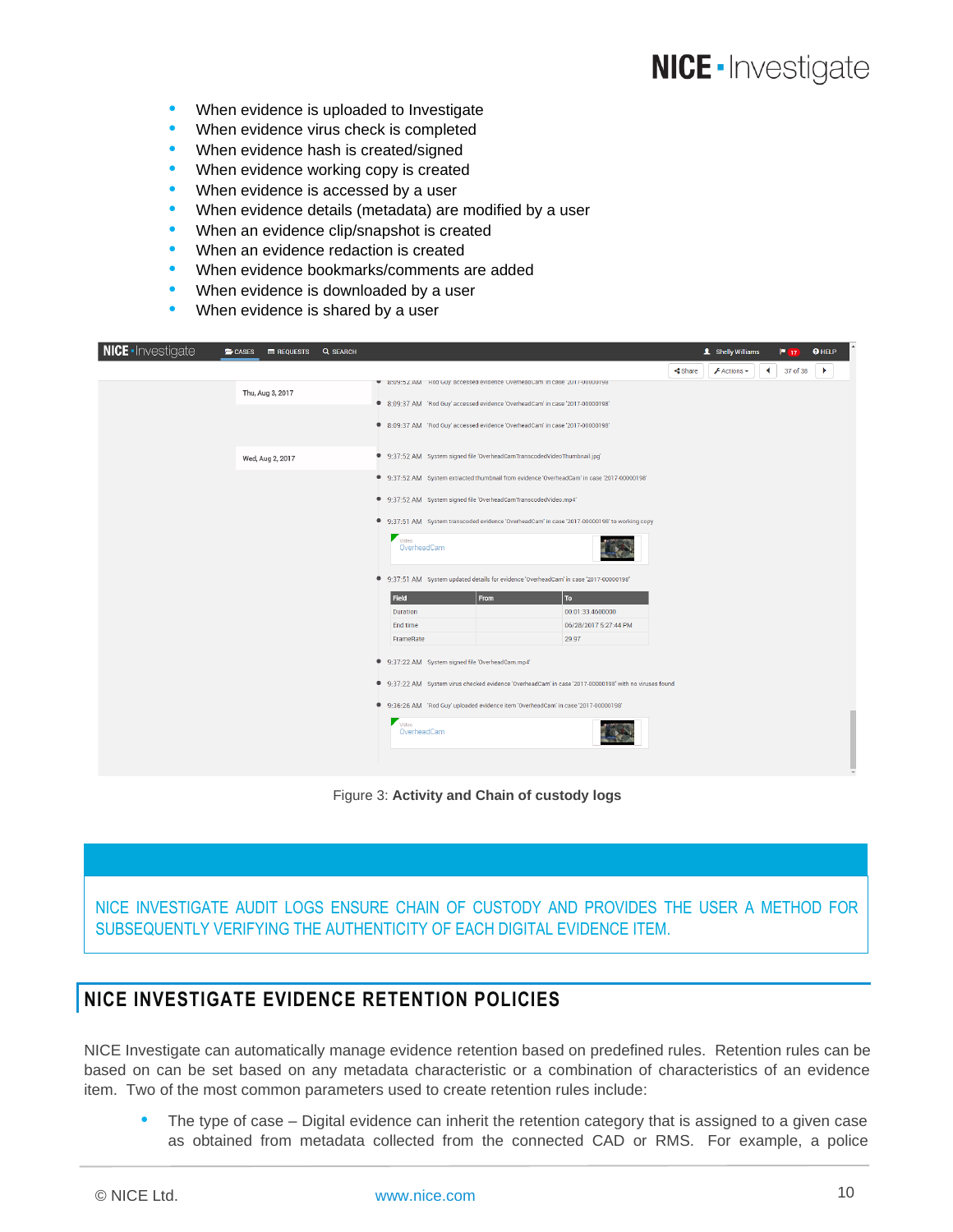department can set retention rules based on case incident type and set retention for burglary cases to be 5 years, homicide cases to be retained forever, etc. All digital evidence items within a burglary case will inherit the 5 year retention rule unless overridden manually (by an authorised user).

 The type of evidence –An evidence item type such as crime scene photos, body camera recordings, etc. can have a pre-defined deletion date such as 'x' months, once defined as a rule.

Once the retention rules are defined and updated in NICE Investigate, all evidence, upon upload to Investigate is assigned a retention category. Storage of an evidence item is then managed based on the assigned retention category and an appropriate deletion date is set.

Reviews and approvals for deletion can be included as a part of any retention policy set in NICE Investigate. Prior to the deletion of an evidence item, a retention policy can be configured to send a deletion approval notice to a designated user who then has the ability to review and approve the deletion or extend the retention period of the evidence item as needed. The evidence item will only be deleted when the approval is provided.

If a mistake is made and an evidence item is deleted in error, the Investigate System Administrator can retrieve the evidence item from the Investigate "regret bucket". This "regret bucket" for deletions has a timeframe of 'xx' days as configured by the Investigate System Administrator. Once 'xx' days have passed, a digital evidence item is permanently deleted from the system and cannot be retrieved.

INVESTIGATE RETENTION POLICIES ALLOW FOR WORRY-FREE, AUTOMATED MANAGEMENT OF EVIDENCE DELETION POLICIES. PROACTIVE DELETION APPROVAL NOTIFICATIONS ENSURE PROPER OVERSIGHT AND REVIEW.

### <span id="page-10-0"></span>**NICE INVESTIGATE COMMUNITY PORTAL**

The NICE Investigate Community Portal provides citizens and businesses with a way to share tips, photos and video with a Police Agency.

The NICE Investigate Community Portal is designed to ingest potentially massive quantities of media from the public (including video from cameras, smartphones, etc.) to assist in the investigation of a major incident or day-to-day crime activity.

The Community Portal consists of two portal user interfaces and can be personalised and made available via an agency's existing web presence for access by citizens and businesses.

**The Community Portal Business Interface** enables businesses and citizens to register their contact information and surveillance camera systems and with a Police Department.

Registered camera systems are geo-located on the NICE Investigate map view and presented alongside case and evidence data for Investigate users to visually see registered camera sources that may be nearby to an incident. Investigate Suggestions also highlight nearby camera sources for Investigate Cases.

Once registered, businesses and citizens are able to receive electronic requests for evidence from the Police Department. Requested data can be uploaded directly to the Community Portal Business interface to be securely delivered back to the requesting officer.

NICE Investigate Community Portal Capabilities for registered users Include

Register account contact information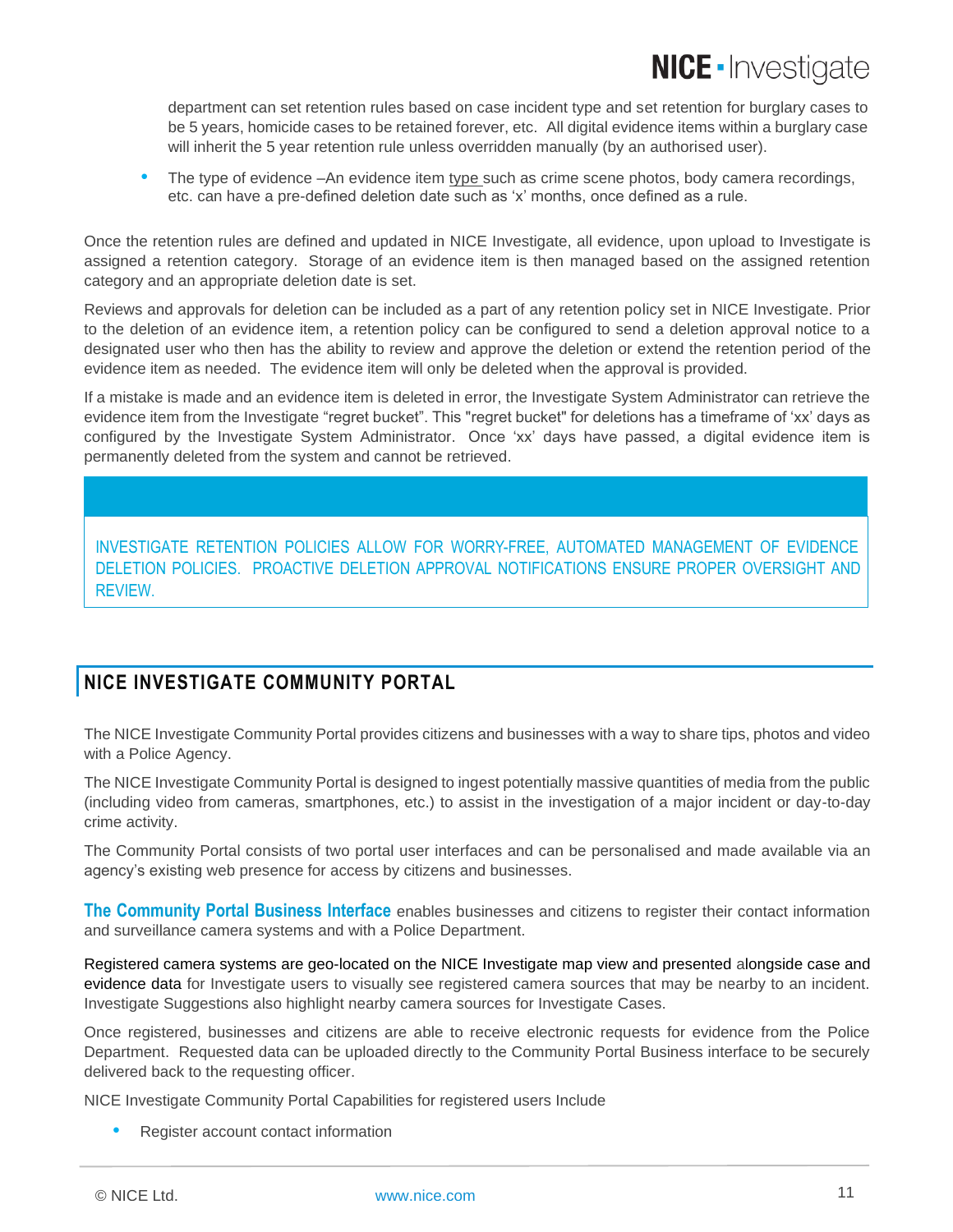- Set up username and password
- **Register and Manage Camera Sources**
- View and respond to Police Requests

| <b>REQUESTS</b><br><b>CAMERAS</b><br>Request details | <b>MY ACCOUNT</b>                                         |                                                |                                                          |                                                  |                        |
|------------------------------------------------------|-----------------------------------------------------------|------------------------------------------------|----------------------------------------------------------|--------------------------------------------------|------------------------|
| Reference number:<br><b>Request 702267</b>           | Status:<br>In progress                                    | Created:<br>24 April 2017<br>13:51             | Requestor:<br><b>Sys Aitkenhead</b><br><b>Central PD</b> | Required by:<br>25 April 2017<br>15 days overdue | Type:<br>Video request |
| Video start time                                     | Mon, 13 Feb 2017 13:51                                    |                                                | Description                                              |                                                  |                        |
| Video end time                                       | Mon, 13 Feb 2017 14:51                                    |                                                | please send as requested                                 |                                                  |                        |
| Requested cameras                                    | <b>Street</b>                                             | Bold Street Camera, Duke Street camera, Sankey |                                                          |                                                  |                        |
| $\blacktriangle$ Add files                           | or drop files here to upload<br>Maximum file size: 1.8 GB |                                                |                                                          |                                                  |                        |
| Comments                                             |                                                           |                                                |                                                          |                                                  |                        |
|                                                      |                                                           |                                                |                                                          |                                                  |                        |

Figure 4: **Community Portal Requests view**